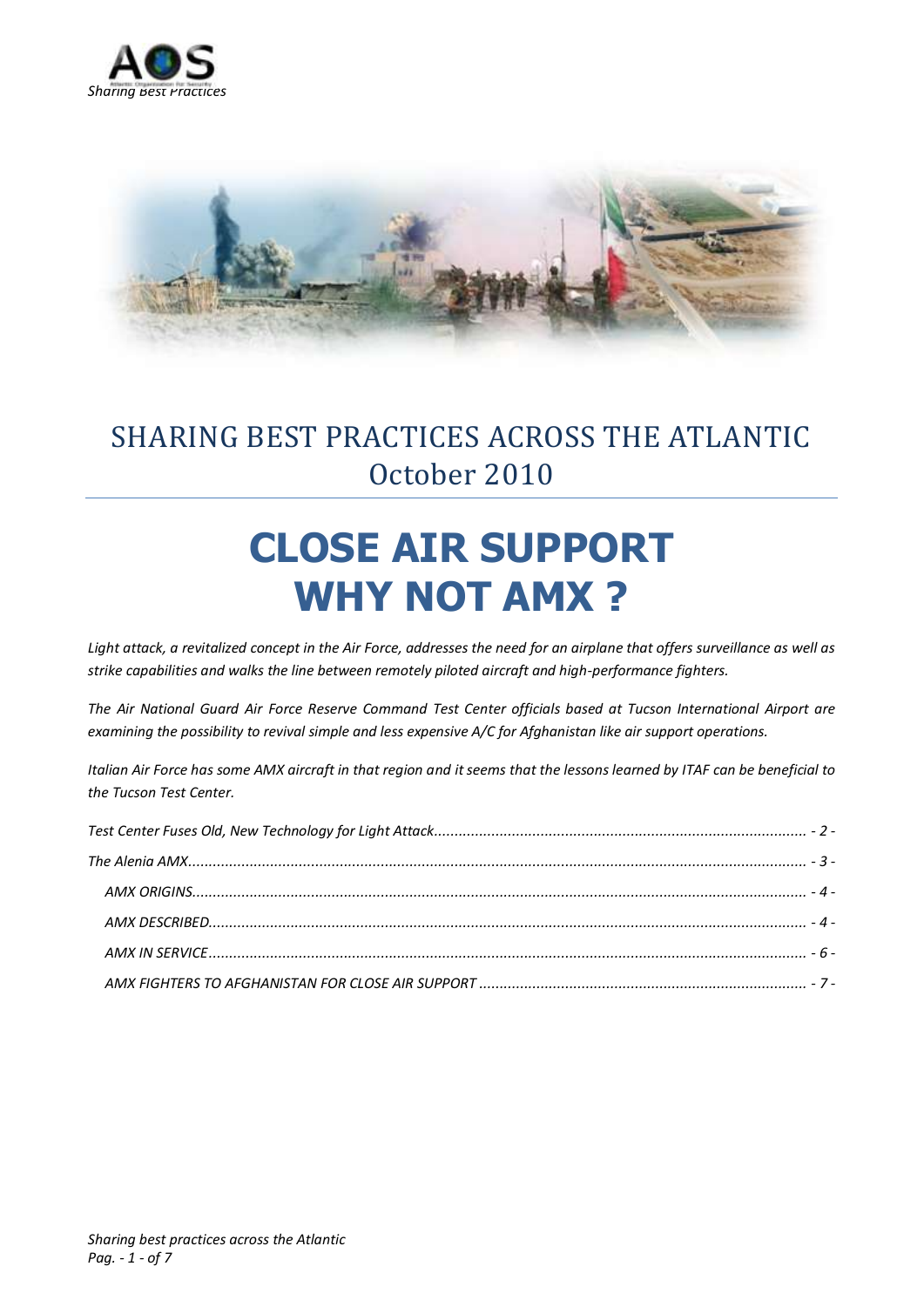

#### <span id="page-1-0"></span>*Test Center Fuses Old, New Technology for Light Attack*

*U.S Air Force*

*October 14, 2010*

*Test pilots and engineers here are learning what happens when high-tech systems are combined with low-tech airframes for a new, cost effective, light-attack aircraft. Light attack, a revitalized concept in the Air Force, addresses the need for an airplane that offers surveillance as well as strike capabilities and walks the line between remotely piloted aircraft and high-performance fighters.*

*In appearance, Hawker Beechcraft AT-6Cs resemble the fighters of yesteryear with single engine propellers and sharkface nose art. They are, in actuality, one possible candidate for Air Force light attack aircraft and the latest project for Air National Guard Air Force Reserve Command Test Center officials based at Tucson International Airport.*

*Lt. Col. Keith Colmer, a developmental test pilot and director of engineering for AATC, deployed to Iraq in early 2008, where he flew numerous close air support missions in F-16 Fighting Falcons. During more than 100 combat hours, he served as an eye in the sky for Army elements but he said he rarely engaged the enemy on their behalf. "Right now we are paying a high cost to fly an F-16 in terms of fuel and wear and tear for missions that don't require the full capabilities of the airplane," said Colonel Colmer, who leads AATC's light-attack program. "With fourth generation fighters nearing the end of their service life, a light-attack platform could take on these kinds of missions and lighten the load."*

*The test center, which conducts operational tests on behalf of the Reserve, is manned by a team of active-duty, Guard, Reserve, civilian and contractor members who field low-cost, low-risk, off-the-shelf improvements for aircraft and weapons systems. Officials said the center's unique efficiency is perfect for building and evaluating a light-attack aircraft. "In keeping with our '80 percent of the capability for 20 percent of the cost' motto, we took existing technology from the A-10 (Thunderbolt II) and F-16 and inserted it in the AT-6," Colonel Colmer said. Mounted next to the AT-6's manual flight controls, levers, cables and pulleys are mission computers, situational awareness data links, radios, helmet-mounted cueing systems, hands-on stick and throttles, threat countermeasures and armament pylons typically found on current fighter and attack aircraft. "We learned a lot from initial testing earlier this year and made several adjustments," Colonel Colmer said. "The testing this month is about bringing in testers from around the Air Force; A-10 and F-16 pilots from Edwards (Air Force Base, Calif.), Nellis (AFB, Nev.), and Eglin (AFB, Fla.)"*

*"Overall, pilots are coming back after flying it excited about light attack," Colonel Colmer said. "They're enjoying the sorties and the aircraft's capabilities. Almost everyone has a list of things they would like to change, but that's what we expected. Now we'll take their input and make it a better aircraft." Maj. Jesse Smith, an A-10 pilot from the 422nd Test and Evaluation Squadron at Nellis AFB, flew the modified AT-6 during a simulated combat search and rescue sortie Oct. 7. "It's easy to handle," Major Smith said. "They took some of the systems and avionics from the A-10, so that made it easier for me to step in. Based on the scenario we had today, we were able to go out and execute." "It's not the answer for everything, but if you look at what's going on in Iraq and Afghanistan, it's a good concept that can save money."*

*To buy and operate a light-attack aircraft costs pennies on the dollar compared to an A-10 or F-16.*

*For the A-10 or F-16, the cost per flying hour is around 15,000 to 17,000 dollars for fuel and maintenance. Test center officials say the AT-6 is currently running at about 600 dollars per hour.*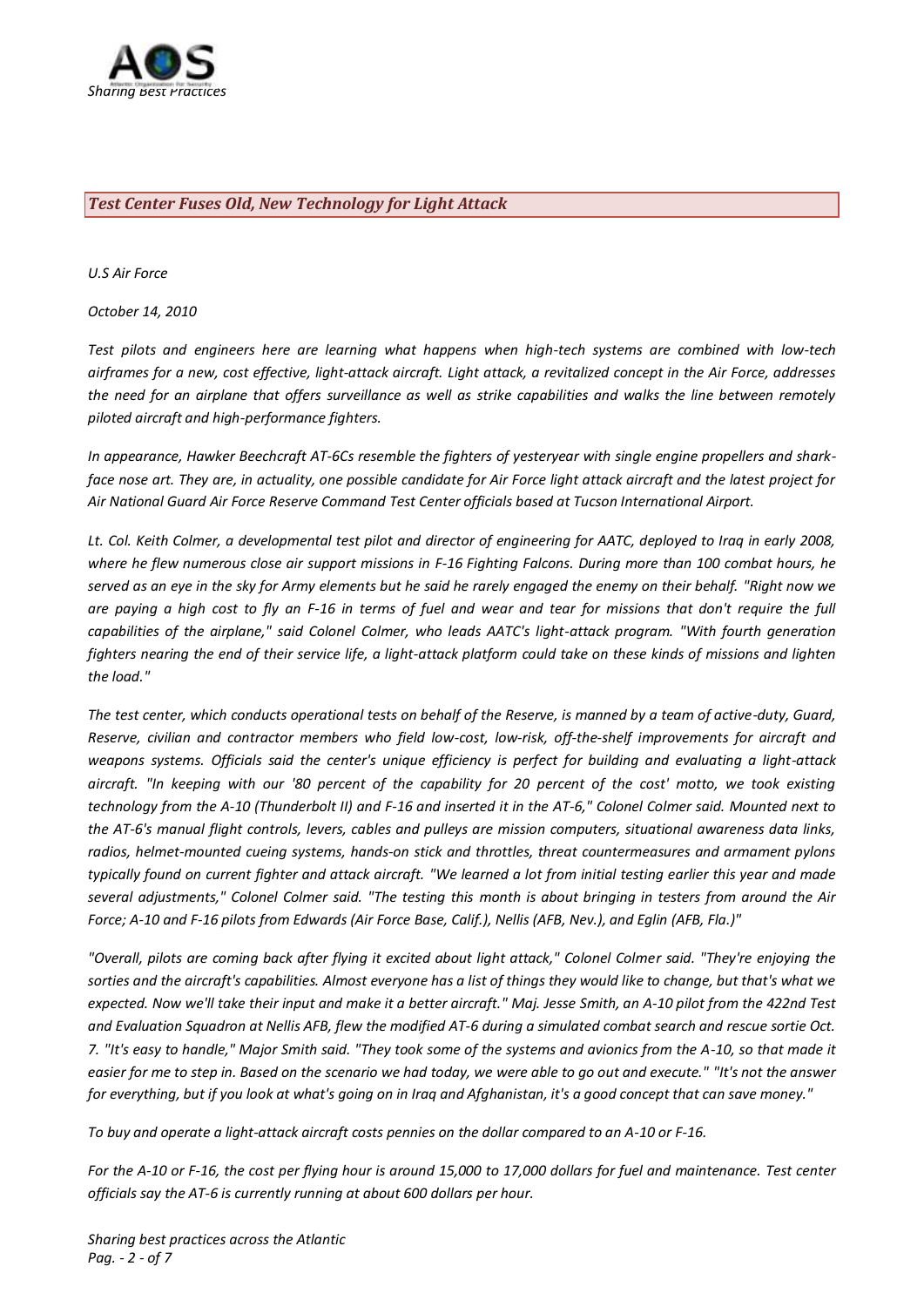

*Though light attack is not viewed as a replacement for jets, Airmen here are finding out that the two-seat turboprop can fill a number of roles.*

*Pilots are examining the AT-6 as a companion trainer to give them a firsthand look at close air support from the air.*

*Combat controllers and tactical air control party members are also evaluating the aircraft as a possible trainer. "Right*  now in the (joint terminal attack control) community, there are not enough sorties to keep them trained," Colonel *Colmer said. "One thought is that this type of aircraft could be based with their units so they could get more practice with controlling an aircraft that adequately replicates an A-10 or F-16. They could even fly more often to gain a sense of a pilot's perspective."*

*In domestic operations it could support border security, counter drug and homeland defense.*

*For state missions, during fires, floods or other disasters, it could use sensors to map out an area for responders.*

*Additionally, officials believe a light-attack platform can help build partner nation air forces that lack the funding and the need for jet-powered aircraft.*

*"It's exciting to be a proponent for light attack in this early stage when the possibilities seem endless and we can demonstrate what one of these airplanes could do," said Colonel Colmer, who emphasized that light attack is not yet a procurement program. Usually, testing occurs after an aircraft is purchased. In this case, Colonel Colmer and his team have a unique opportunity to help develop and refine a set of technologies and weapons for a light-attack airplane and give decision makers a clear picture before they buy a platform. "For the last 18 months, we've been working on requirements and technologies to integrate on the aircraft," Colonel Colmer said. "Future iterations of tests will integrate Hellfire missiles, Aim 9 Sidewinders and various other weapons."*



## <span id="page-2-0"></span>*The Alenia AMX*

*"The latest generation of combat aircraft features a level of astounding capability and complexity, which unfortunately comes at an appropriately astounding price. Such machines may be impressive, but they are also overkill for many missions, and for air arms with relatively modest budgets and requirements. As a result, there is a definite place for less capable but much cheaper machines that obtain the benefit of modern technology while keeping an eye on the pricetag."*

*Sharing best practices across the Atlantic Pag. - 3 - of 7*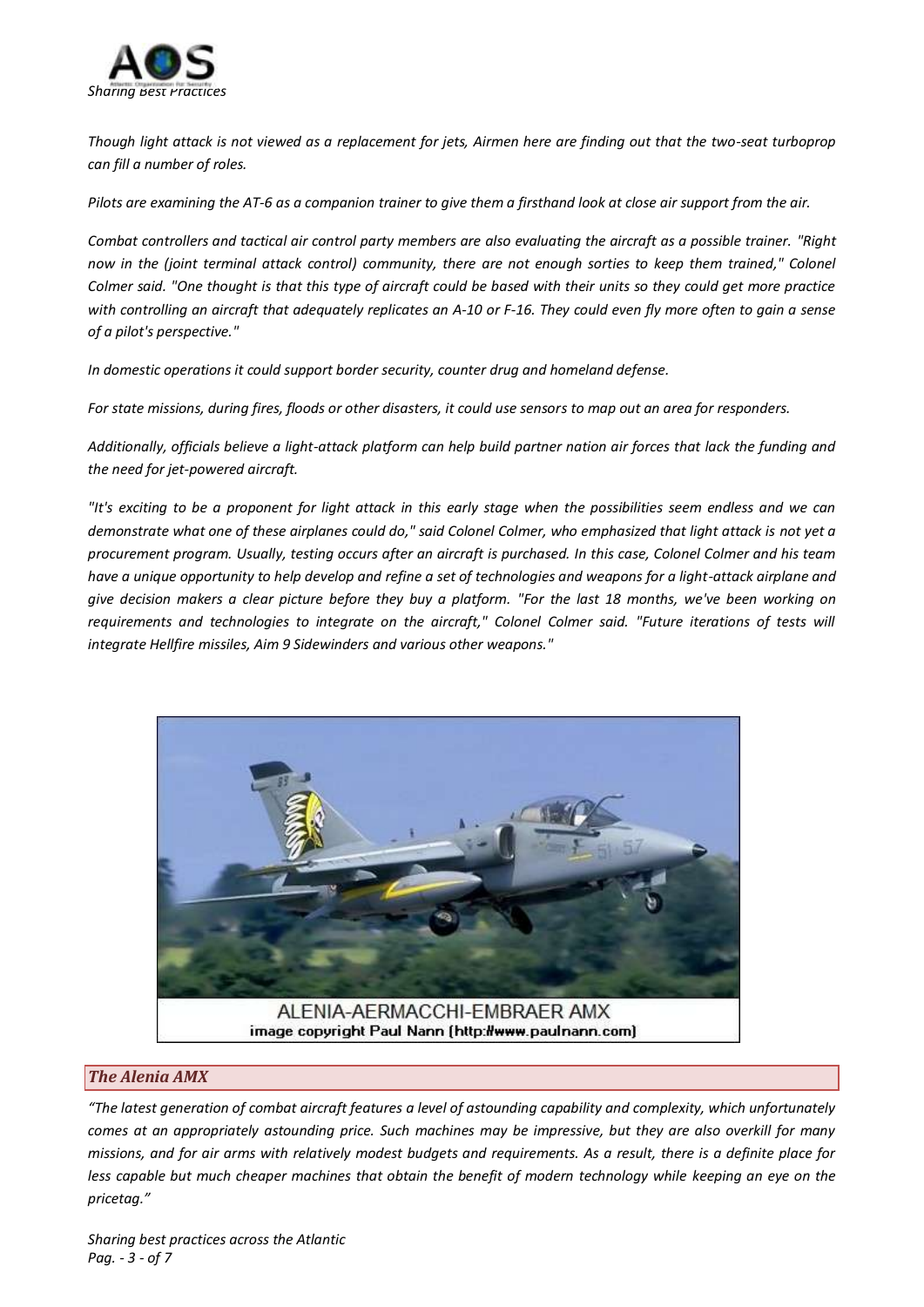

*One example of such a machine is the Italian-Brazilian "AMX" light strike and reconnaissance aircraft. The AMX is a tidy, clean, effective machine, sometimes known as the "pocket Tornado" in reflection of its size and capability.* 

#### <span id="page-3-0"></span>*AMX origins*

*In 1977, the Aeronautica Militare Italiana (AMI / Italian Air Force) issued a request for a replacement for the Fiat G91R/Y and Lockheed F-104G/S fighters in the strike and reconnaissance roles. AMI wanted a smaller and cheaper machine to complement the service's future Tornado fleet.* 

*Production went ahead in 1986. The manufacturing group claimed the AMX could carry half the war-load of the Tornado over 40% of the combat radius, at a quarter of the price.*

#### <span id="page-3-1"></span>*AMX described*

*The AMX emerged as a simple but capable design, clean in appearance. It is built mostly of aviation aluminum, except for a carbon composite tailfin and elevators. Flight surfaces include a shoulder-mounted trapezoidal swept wing, featuring a leading-edge sweep of 31 degrees, and swept tail surfaces. The wings are fitted with full-span leading-edge flaps; dual double slotted trailing-edge flaps inboard of the ailerons; and dual spoilers on top of each wing that can be used as airbrakes. The flap arrangement gives good short field performance, with the AMX capable of getting off the ground in less than a kilometer at MTO weight. The tailplane is all-moving but also has small elevator surfaces to improve control authority.* 



*All controls are hydraulically actuated, using a dual redundant hydraulic system to ensure combat survivability; the AMX was designed with considerable redundancy to make sure it can get back home after a mission. Builtin self-test systems and modular design permit rapid repair and quick turnaround.* 

*The AMX is powered by a Rolls Royce lowbypass non-afterburning Spey RB.168 Mark 807 turbofan providing 49.1 kN (5,000 kgp / 11,030 lbf) thrust. The Spey RB168 Mark 807 is a hybrid of the Spey Mark 101 used on the British Buccaneer strike aircraft and the civilian RB.183 used on the Fokker F28 Fellowship airliner. Trials were conducted*

*with an AMX fitted with the more powerful RB.169 Mark 821, providing 58.4 kN (5,950 kgp / 13,125 lbf) thrust, as a possible growth path. A Fiat FA 150 Argo auxiliary power unit (APU) is fitted for engine self-starting and ground power. There are two self-sealing rubber bag fuel tanks in the fuselage and an integral tank in each wing, providing a total internal fuel capacity of 3,500 liters (923 US gallons). An inflight refueling probe can be bolted onto the right side of the nose.* 

*The hydraulically actuated tricycle landing gear, designed for rough-field operation, features single wheels with lowpressure tires on each gear assembly. The steerable nose gear retracts forward into the nose and the main gear retracts forward into the fuselage under the engine intakes, the wheels turning 90 degrees to lie flat. The flap arrangement and the spoiler / airbrake system permit a landing roll of no more than 500 meters (1,640 feet). A runway arresting hook is fitted under the tail.* 

*Sharing best practices across the Atlantic Pag. - 4 - of 7*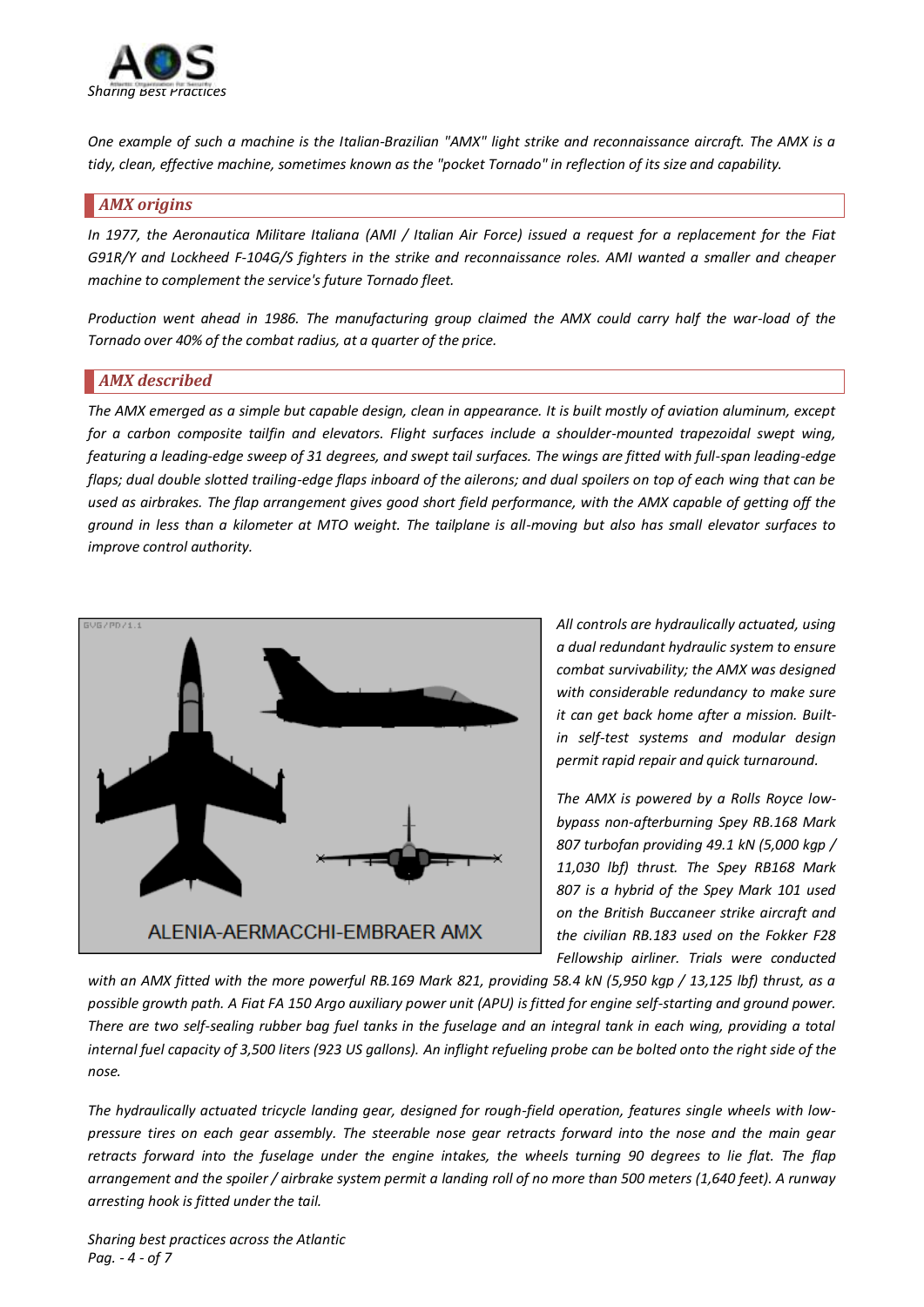



*The pilot sits in a pressurized and climate-conditioned cockpit on a Martin Baker Mark 10L "zero-zero" (zero speed / zero altitude) ejection seat under a two-piece canopy that hinges open to the right side. The pilot flies the aircraft with "hands on throttle & stick (HOTAS)" controls, using an OMI/Selenia head-up display and a single Alenia head-down multifunction display (MFD), with the MFD providing a map display or imagery from weapon seeker or targeting pod; all other controls are analog gauges and dials. The cockpit is compatible* 

*with night vision goggles (NVGs).* 

*Avionics include:* 

*UHF & VHF radios, plus identification friend or foe (IFF) gear.* 

*A Litton inertial navigation system (INS), along with TACAN beacon-navigation system and a heading reference system.* 

*An electronic countermeasures (ECM) system, integrated by Elettronica and featuring a radar warning receiver (RWR), with an antenna in the top of the tailfin, plus an RF jammer and four chaff-flare dispensers.* 

*A flight computer, plus and a navigation / attack system integrated by Alenia, using a simple Israeli Elta EL/M-20001B ranging radar, license-built by FIAR in Italy.* 

*AMX are fitted with internal armament of a General Electric M61A2 Vulcan 20 millimeter six-barreled Gatling-type cannon with 350 rounds and firing out the left side of the nose. There are two stores pylons under each wing, a centerline pylon, and wingtip launch rails for Sidewinder air to air missiles (AAMs), for a total of seven stores attachments. The centerline and inboard pylons are stressed for 900 kilogram (2,000 pound) loads, while the outboard pylons are stressed for 450 kilogram (1,000 pound) loads. All four wing outboard pylons, but not the centerline pylon, are "wet" for carriage of external fuel tanks. Total external payload is 3,800 kilograms (8,340 pounds). Dual and triple stores adapters are available, but the triple adapter cannot be carried on the outer wing pylons.* 

| <b>Spec</b>           | metric           | english              |
|-----------------------|------------------|----------------------|
| wingspan (with rails) | 9.97 meters      | 32 feet 8 inches     |
| wing area             | 21.0 sq meters   | 226 sq feet          |
| length                | 13.23 meters     | 43 feet 5 inches     |
| height                | 4.55 meters      | 14 feet 11 inches    |
|                       |                  |                      |
| empty weight          | 6,730 kilograms  | 14,835 pounds        |
| <b>MTO</b> weight     | 13,000 kilograms | 28,660 pounds        |
|                       |                  |                      |
| max speed at altitude | <b>940 KPH</b>   | 585 MPH / 510 KT     |
| service ceiling       | 13,000 meters    | 42,650 feet          |
| range (typical)       | 1,850 kilometers | 1,150 MI / 1,000 NMI |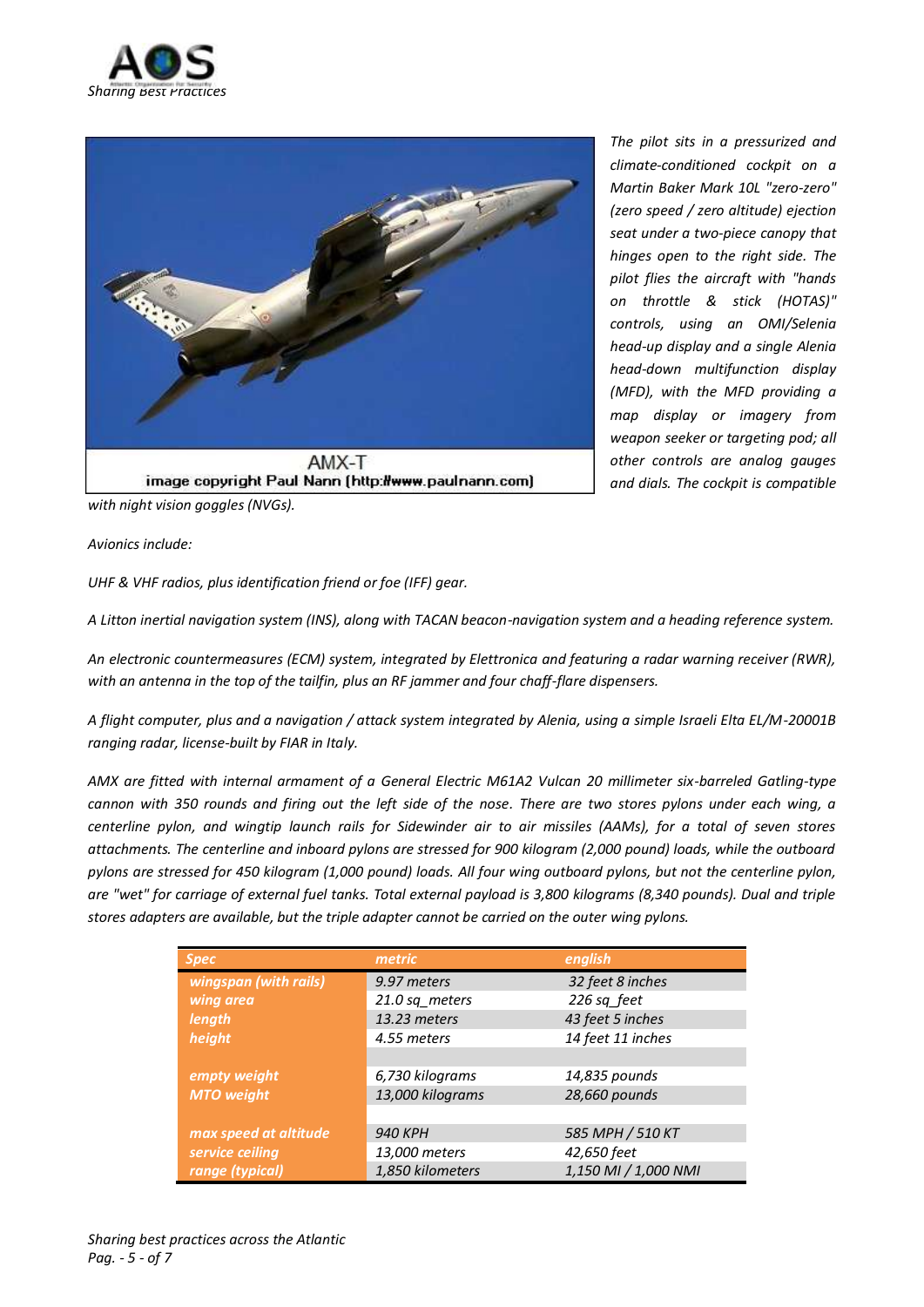

*Typical external stores include iron bombs, cluster munitions, unguided rocket pods, and external fuel tanks. The AMX can carry laser-guided bombs (LGBs).* 

*Sources mention that the AMX can carry the French PDLCP targeting pod; the LGBs are designated by ground forces. Italian AMX machines can carry guided bombs with Israel Opher guidance kits; these munitions look like laser-guided* 



*bombs but they are actually infrared imaging weapons. Some sources claim that the AMX can carry the AGM-65 Maverick air to ground missile. The Italian Marte antiship missile was also evaluated, presumably by the same aircraft. Sources claim the German Kormoran antiship missile can be carried as well.*

*One AMX-T was fitted with the more advanced FIAR Grifo multimode radar and used for trials with the Aerospatiale AM39 Exocet antiship missile in the early 1990s., but this seems to have just been another potential store.* 

*The AMX can in principle be fitted with reconnaissance pallets in a dedicated bay, just forward of the main landing gear on the right side, though it is also unclear if these pallets were actually developed and, if so, what their configurations were. The AMX can carry a centerline reconnaissance pod,* 

*traditionally the Oude Delft Orpheus infrared linescan pod, inherited from Italy's now-retired Starfighter fleet.* 

*The AMX-T has the same dimensions as the AMX, with the second seat accommodated by removing one fuselage fuel tank and rearranging the environmental control system. It is primarily intended as an advanced / operational trainer and has dual controls, but it remains fully combat-capable. The rear seat in the AMX-T is raised to give the instructor in the back seat a better forward view. There is a GEC HUD repeater display for the back-seater.* 

*An "AMX-E" is the electronic warfare variant, based on the AMX-T. It would have featured jamming gear to provide electronic escort for strike aircraft, and also emitter targeting gear and AGM-88 HARM anti-radar missiles to take a more assertive approach to dealing with adversary defenses. The idea never got beyond the paper stage.* 

#### <span id="page-5-0"></span>*AMX in service*



*The last AMI single-seater was delivered in 1997 and the last Italian two-seater was delivered in 1998. Brazilian production was completed in 1999. Not counting prototypes, the AMI obtained a total of 110 single-seaters and 26 two-seaters, while the FAB obtained 45 single-seaters and 11 two-seaters. The machine has apparently proven highly satisfactory in service, with pilots enjoying its good handling and excellent cockpit field of view, and service crews happy with its maintainability.* 

*The AMX saw combat service with the AMI during the wars of the Balkan Succession, flying in Operation DELIBERATE FORCE in 1995 and Operation ALLIED FORCE in 1999, and, more recently, in the ISAF Afghanistan operations with the deployment of some of the 52 AMX fighters programmed upgraded to the ATOL - an Italian acronym that means*